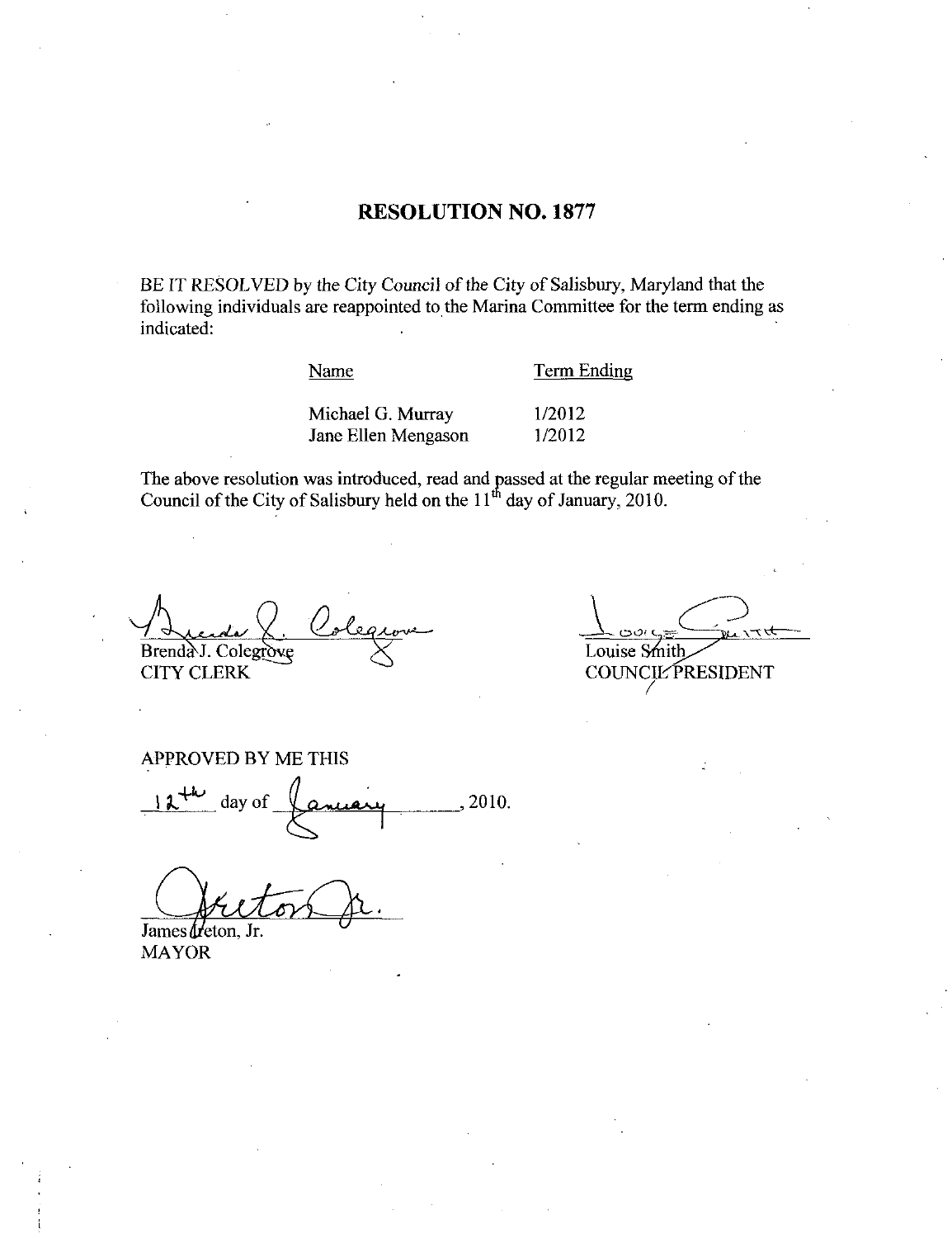## INTER

# $\frac{1}{\sqrt{1-\frac{1}{\sqrt{1-\frac{1}{\sqrt{1-\frac{1}{\sqrt{1-\frac{1}{\sqrt{1-\frac{1}{\sqrt{1-\frac{1}{\sqrt{1-\frac{1}{\sqrt{1-\frac{1}{\sqrt{1-\frac{1}{\sqrt{1-\frac{1}{\sqrt{1-\frac{1}{\sqrt{1-\frac{1}{\sqrt{1-\frac{1}{\sqrt{1-\frac{1}{\sqrt{1-\frac{1}{\sqrt{1-\frac{1}{\sqrt{1-\frac{1}{\sqrt{1-\frac{1}{\sqrt{1-\frac{1}{\sqrt{1-\frac{1}{\sqrt{1-\frac{1}{\sqrt{1-\frac{1}{\sqrt{1-\frac{1}{\sqrt{1-\frac{1$

### OFFICE OF THE MAYOR

| To:   | John Pick                                              |
|-------|--------------------------------------------------------|
| From: | Sherrell McBride $\mathcal{S}$ M                       |
|       | <b>Subject:</b> Reappointments to the Marina Committee |
| Date: | <b>January 4, 2010</b>                                 |

Mayor Ireton would like to reappoint the following persons to the Marina Committee:

| Name                | <b>Term Ending</b> |
|---------------------|--------------------|
| Michael G. Murray   | 12/31/2012         |
| Jane Ellen Mengason | 12/31/2012         |
|                     |                    |

Michael Murray has been a member since 1988 and Jane Ellen Mengason has been a member since 1997.

Attached are letters from each candidate and the Resolution necessary for their reappointments Please forward this information to the City Council so it may be placed on the agenda for the next City Council meeting. Please let me know if you have any questions.

Attachments

CC: Mayor Ireton Michael Murray Dorine Turner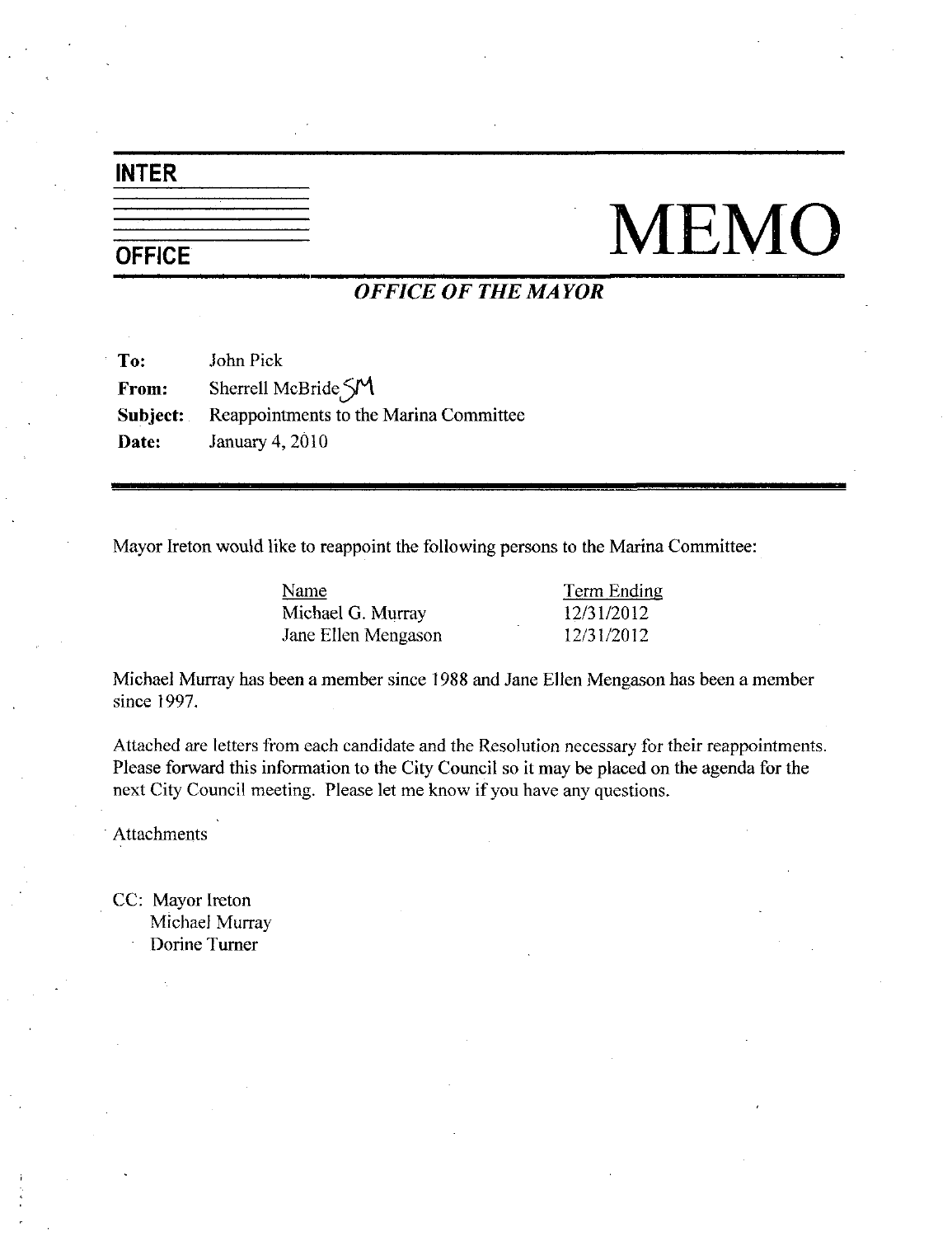### Michael G. Murray 27153 Coacb house Lane Salisbury, MD 21801 Coach House<br>sbury, MD 21<br>410-546-2458

December 3, 2009

Mayor Ireton 125 N. Division Street Salisbury MD 21801

Dear Mayor Ireton

My current term expires on December 31, 2009 as a member of The Port of Salisbury Marina Committee. I would like to review my membership to this committee for the upcoming year

Below are the items pertaining to my membership of this committee.

- First individual to rent a slip at the marina when Phase I was built in the 1980's.
- Appointed to this committee in 1988
- Chaired previous boat shows held at the marina
- Chaired previous boat shows held at the marina<br>Appointed as chairman of this marina committee in 1996. (I have remained chairman of this committee.)
- Maintained folders of all articles pertaining to the Salisbury Marina from the beginning until present

Thank you for your consideration in renewing my membership for the upcoming year. If I can be of further assistance or if you need more information please feel free to contact me

Sincerely,<br>Without D. Meuray

**ECEIVED** DEC 0 7 2009

Michael G. Murray